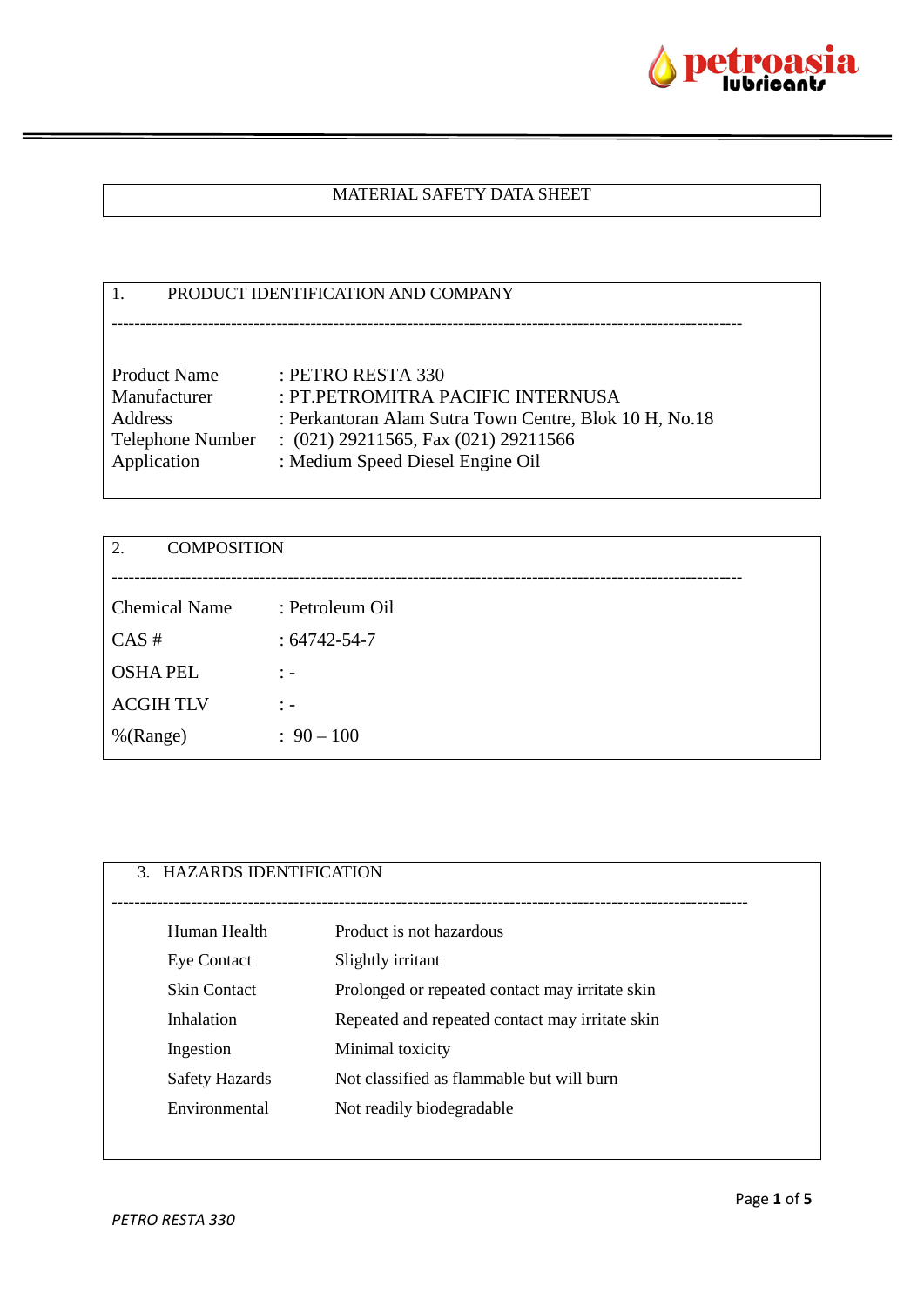

| <b>FIRST AID</b>    |                                                                                                                                          |
|---------------------|------------------------------------------------------------------------------------------------------------------------------------------|
| <b>Eye Contact</b>  | Flush eyes with large amount of water until irritation subsides. If<br>irritation persists, get medical attention                        |
| <b>Skin Contact</b> | Flush with large amount of water, use soap if available. Remove<br>contaminated clothing. If irritation persists, get medical attention. |
| Inhalation          | Remove to fresh air. If rapid recovery does not occur, get medical<br>attention                                                          |
| Ingestion           | Do not induce vomiting. If rapid recovery does not occur, get<br>medical attention                                                       |

| <b>FIRE FIGHTING MEASURES</b><br>.5.    |                                                                                                                                                                                         |
|-----------------------------------------|-----------------------------------------------------------------------------------------------------------------------------------------------------------------------------------------|
| Flash Point, OC                         | :242                                                                                                                                                                                    |
| <b>Extinguishing Media</b>              | : Dry chemical, Foam or CO2                                                                                                                                                             |
| <b>Special Fire Fighting Procedures</b> | : For fire fighter involving this material, do not enter any<br>enclosed or confined fire space without proper<br>protective equipment, including self contained<br>breathing apparatus |
| <b>Combustion Products</b>              | : Oxides of carbon                                                                                                                                                                      |

### 6. ACCIDENTAL RELEASE MEASURES

 Clean-up Procedures Stop the source of leak or realease and contain spill if possible. Cover spill with generous amount of inert absorbent material such as sand of earth Sweep up and remove to suitable, clearly marked containers for disposal in accordance with local regulations. Scrub contaminated area with detergent and water. Pick up liquid with additional absorbent material and dispose as above. Wear proper protective equipment during clean-up

---------------------------------------------------------------------------------------------------------------------------

.

Г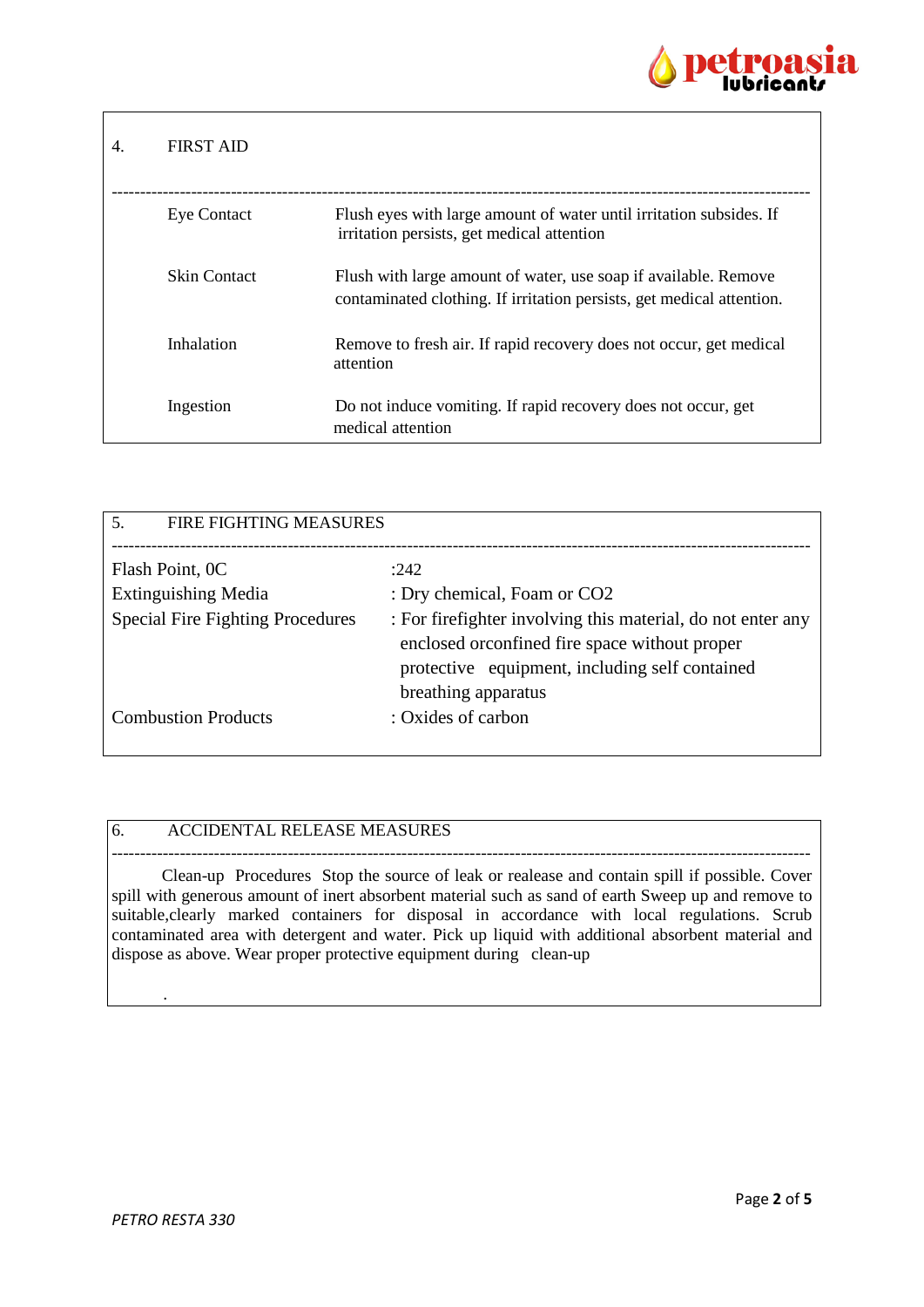

| 7 <sub>1</sub><br><b>HANDLING AND STORAGE</b> |                                                                                                                                                                                                                       |
|-----------------------------------------------|-----------------------------------------------------------------------------------------------------------------------------------------------------------------------------------------------------------------------|
| Handling                                      | : Do not ingest. Avoid contact with skin, eyes and                                                                                                                                                                    |
|                                               | clothing. Wash thoroughly after handling                                                                                                                                                                              |
| Storage                                       | : Keep containers tightly closed. Keep container in a<br>cool, well ventilated area. Do not cut, grind, drill,<br>weld, reuse or dispose of containers unless adequate<br>precautions are taken against these hazards |

| 8.<br>EXPOSURE CONTROL/PERSONAL PROTECTION |                                                                                                                                                                                                       |
|--------------------------------------------|-------------------------------------------------------------------------------------------------------------------------------------------------------------------------------------------------------|
| <b>Occupational Exposure Limits</b>        | : None assigned.                                                                                                                                                                                      |
| <b>Engineering Control Measures</b>        | : Provide exhaust ventilation. Ensure that eyewash<br>Stations and safety showers are close to the work<br>station location. Chemical splash goggles. Wear<br>suitable protective Clothing and gloves |
| <b>Personal Protection</b>                 | : for eyes                                                                                                                                                                                            |

| 9.<br>PHYSICAL AND CHEMICAL PROPERTIES                                                                                                                                                                                   |                                                                                                                                                               |  |
|--------------------------------------------------------------------------------------------------------------------------------------------------------------------------------------------------------------------------|---------------------------------------------------------------------------------------------------------------------------------------------------------------|--|
| Appearance and odor<br>Density $@15oC$<br><b>Boiling Point (oC)</b><br>Melting point $(oC)$<br>Pour Point<br>Flash Point, oC<br>Solubility in water<br>Vapour Density (air=1)<br>Evaporation rate<br>$(ButyI Acctate=1)$ | : Brown liquid and characteristic odor<br>: 0.9052<br>: Not determined<br>: Not applicable<br>$: -18$<br>: 242<br>Non<br>: Not determined<br>: Not determined |  |
|                                                                                                                                                                                                                          |                                                                                                                                                               |  |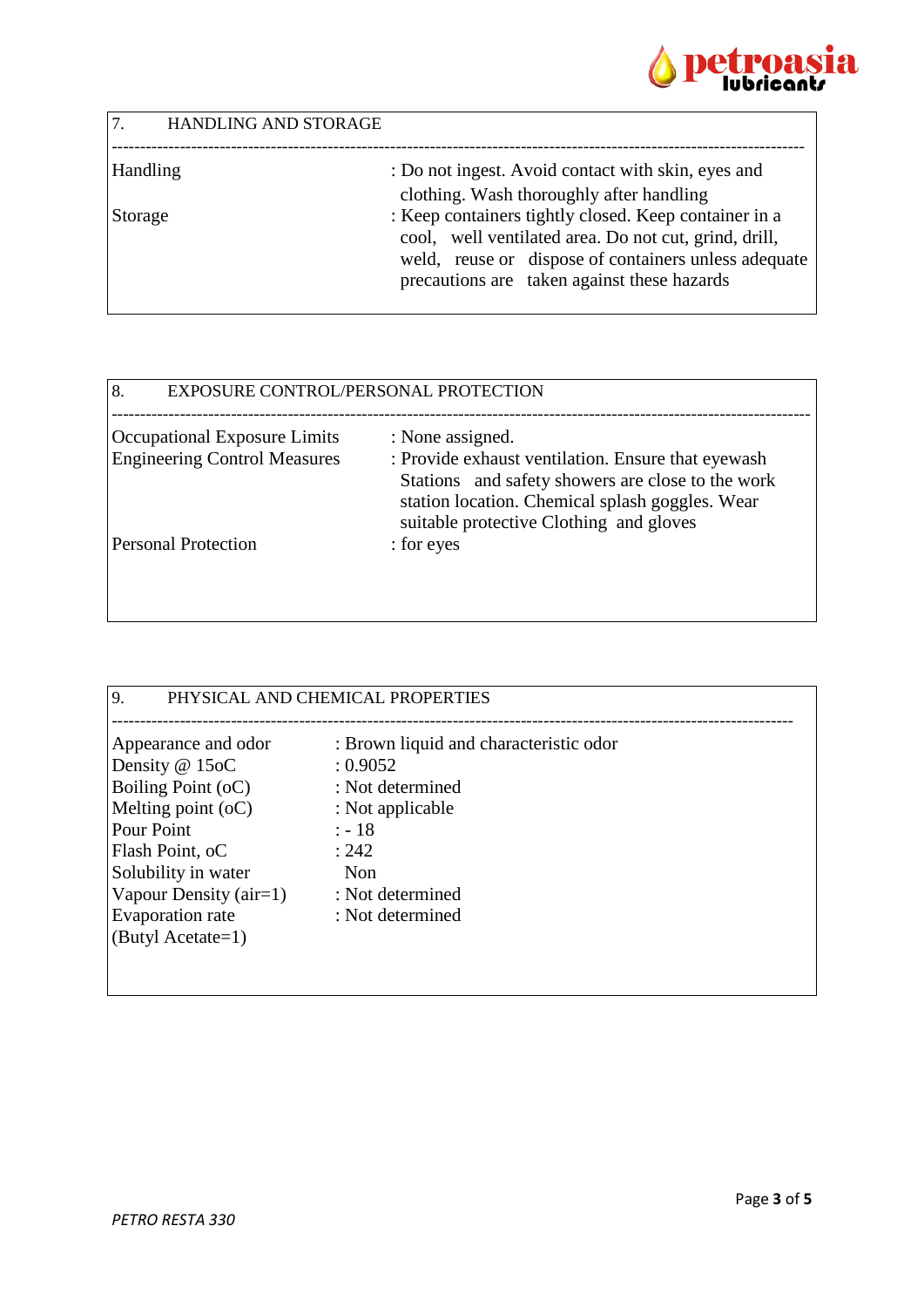

| 10.                                             | STABILITY AND REACTIVITY                                     |  |  |
|-------------------------------------------------|--------------------------------------------------------------|--|--|
| Stability                                       | : Stable under normal condition                              |  |  |
| <b>Conditions to Avoid</b><br>Material to Avoid | : Avoid exposure to extreme heat<br>: Strong Oxidizing Agent |  |  |
| Hazardous Decomposition                         | : Oxides of Carbon                                           |  |  |
|                                                 |                                                              |  |  |

| <b>ECOLOGICAL INFORMATION</b><br>11. |                                                                                                                                |
|--------------------------------------|--------------------------------------------------------------------------------------------------------------------------------|
| Ecotoxicity                          | : NA.                                                                                                                          |
| Biodegradability                     | : Not readily biodegradable but inherently                                                                                     |
| biodegradable.                       |                                                                                                                                |
|                                      | Leaching and penetration through surface soils is                                                                              |
|                                      | Generally regarded as resulting in long term<br>persistence                                                                    |
| <b>Other Ecological Information</b>  | : Spillages may penetrate the soil causing ground water<br>contamination. Fresh or used product may harmful to<br>aquatic life |

| 12. | DISPOSAL CONSIDERATION    |                                                                                                                                                                                                                                 |
|-----|---------------------------|---------------------------------------------------------------------------------------------------------------------------------------------------------------------------------------------------------------------------------|
|     | Product Disposal          | Used or waste oil should be recycled or disposed off in conformity to<br>disposal regulations. Contact local authorities for approved<br>local<br>disposal contractor                                                           |
|     | <b>Container Disposal</b> | Empty drums should be completely drained and sent to a drum<br>or properly disposed of. Non-reusable small<br>reconditioner<br>containers should be recycled ordisposed of. Ensure conformity to<br>local disposal regulations. |

| -13. | <b>TRANSPORT INFORMATION</b> |                                                                           |
|------|------------------------------|---------------------------------------------------------------------------|
|      | General Information          | Not dangerous for conveyance under UN, IMO, ADR/RID and<br>IATAJCAO codes |

--------------------------------------------------------------------------------------------------------------------------

# 14. REGULATORY INFORMATION

Not Applicable.